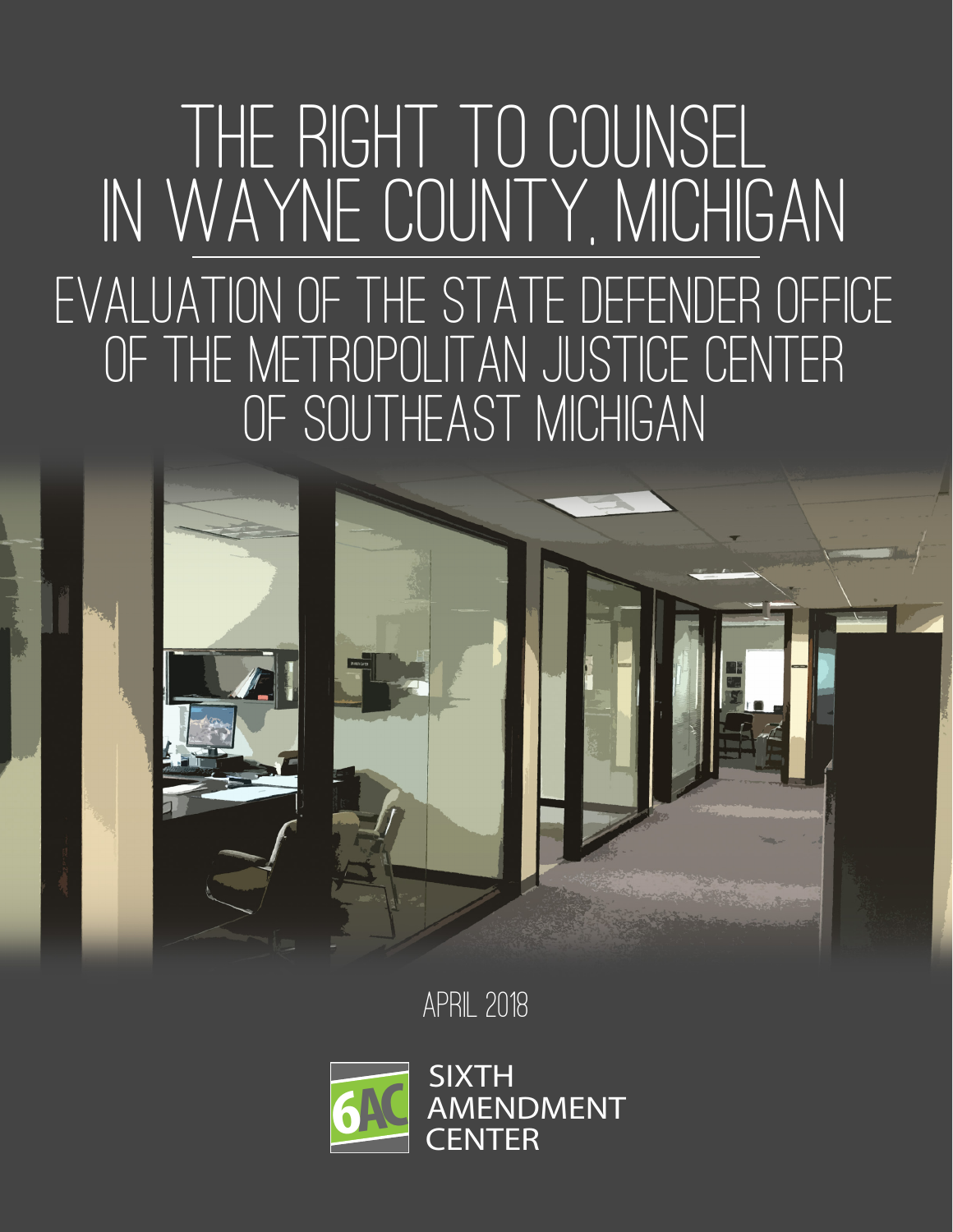The Right to Counsel in Wayne County, Michigan: Evaluation of the State Defender Office of the Metropolitan Justice Center of Southeastern Michigan

Copyright © 2018 by the Sixth Amendment Center. All rights reserved. Publication Number: 2018.002

SIXTH AMENDMENT CENTER P.O. Box 15556 Boston, MA 02215 www.sixthamendment.org

#### PREPARED BY

The Sixth Amendment Center (6AC) is a non-partisan, non-profit organization providing technical assistance and evaluation services to policymakers and criminal justice stakeholders. Its services focus on the constitutional requirement to provide effective assistance of counsel to the indigent accused facing a potential loss of liberty in a criminal or delinquency proceeding at all critical stages of a case.

For this evaluation, the 6AC worked in collaboration with the Defender Initiative of the Seattle University School of Law (SUSL). The Defender Initiative is part of the Fred T. Korematsu Center for Law and Equality, whose mission is to advance justice and equality through a unified vision that combines research, advocacy, and education.

A representative from the National Legal Aid & Defender Association and an attorney from the Federal Defender Office in Detroit participated in the site visit team and contributed to the report.

#### **DISCLAIMER**

Wayne County commissioned this report under a generous grant of the Michigan Indigent Defense Commission. The report solely reflects the opinions of the authors and does not necessarily reflect the views of Wayne County or the Michigan Indigent Defense Commission.

On June 8, 2018, the Sixth Amendment Center was made aware of a publication error. Any downloaded copy of the Executive Summary prior to that date is erroneous. Please use the body of the report for any analysis or future reporting. The corrected Executive Summary is now available.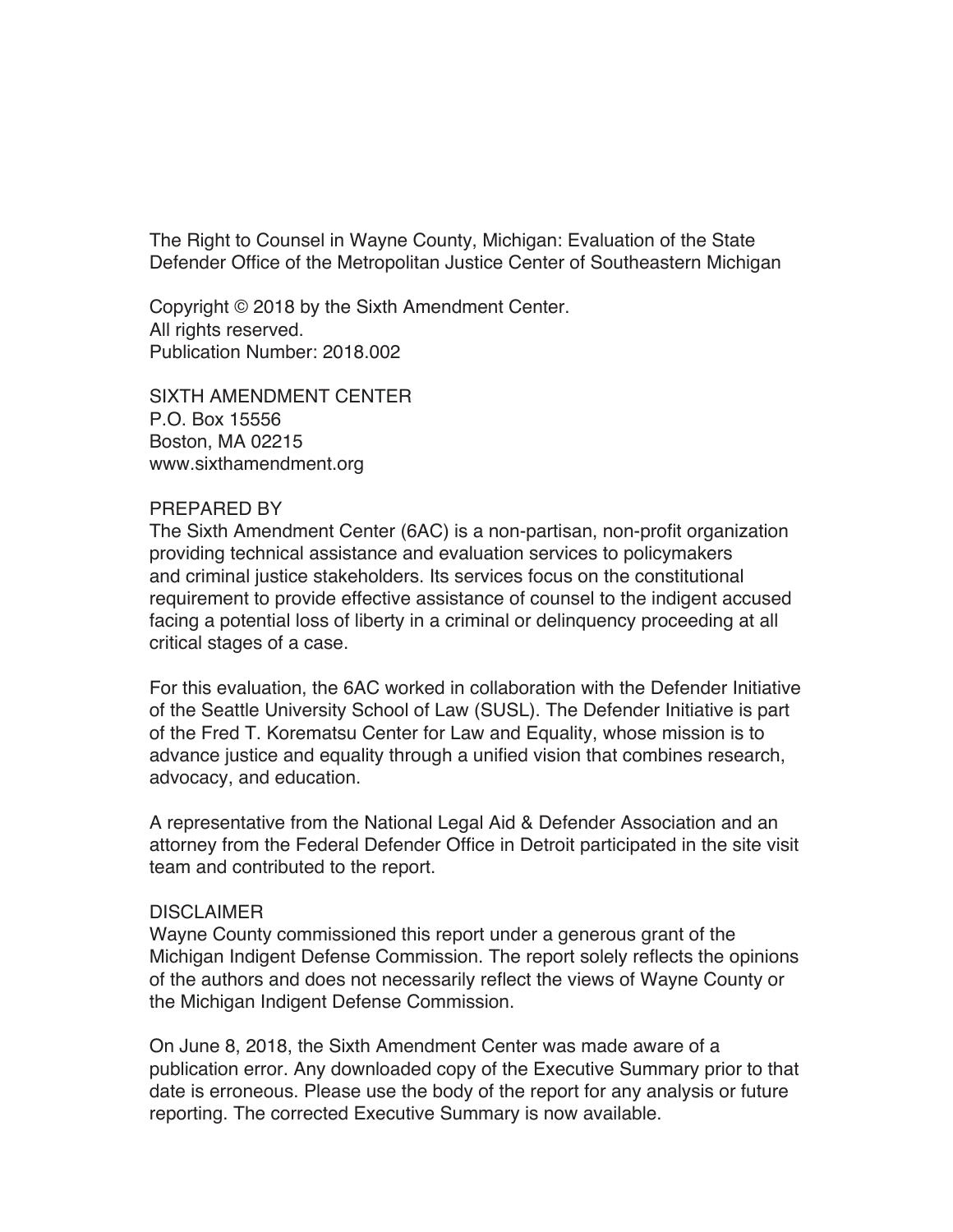# executive summary

In September 2017, the Sixth Amendment Center (6AC), in cooperation with the Defender Initiative at Seattle University School of Law (SUSL), conducted an evaluation of the State Defender Office of the Metropolitan Justice Center of Southeast Michigan. Wayne County requested the evaluation under a grant from the Michigan Indigent Defense Commission.

Chapter I (pages  $3 - 12$ ) provides general background information on right to counsel services in Michigan and on the State Defender Office specifically. The State Defender Office (SDO) has only existed in its current incarnation since 2016, after its former parent organization Legal Aid and Defender Association, Inc. (LADA) was reorganized. LADA was founded in 1909 as a non-profit organization to provide legal services to poor people in civil actions; it later began to provide criminal defense and juvenile representation. Since 1972, the Michigan Supreme Court has required that the SDO be appointed on a weekly basis to 25% of all indigent felony cases. In 1973, LADA began providing criminal defense services in federal courts.

In 2008, on behalf of the Michigan Legislature, the National Legal Aid & Defender Association (NLADA), in partnership with the State Bar of Michigan, evaluated trial level indigent defense representation throughout the state and found that all services – including those in Wayne County – were constitutionally inadequate. With regard to the SDO specifically, the statewide evaluation found that attorneys were working at nearly twice the workload allowed under national standards.

The statewide NLADA evaluation coincided with the launch of an American Civil Liberties Union (ACLU) systemic class action lawsuit. The evaluation and lawsuit led Governor Snyder to issue an executive order in 2011 creating the Indigent Defense Advisory Commission. The commission recommended comprehensive legislation that was subsequently passed by the legislature in 2013. The legislation created the Michigan Indigent Defense Commission (MIDC) as a state-level body charged with drafting and implementing standards for the provision of effective assistance of counsel throughout the state. MIDC administers grants of state funding to the counties to ensure compliance with those standards.

Before and during the implementation of the MIDC statute, LADA began experiencing a diminution of funding across its various service areas, leading to significant corporate restructuring. The juvenile law group was affected first when LADA's juvenile services contract was terminated in 2009. The civil law group was the next to see a reduction in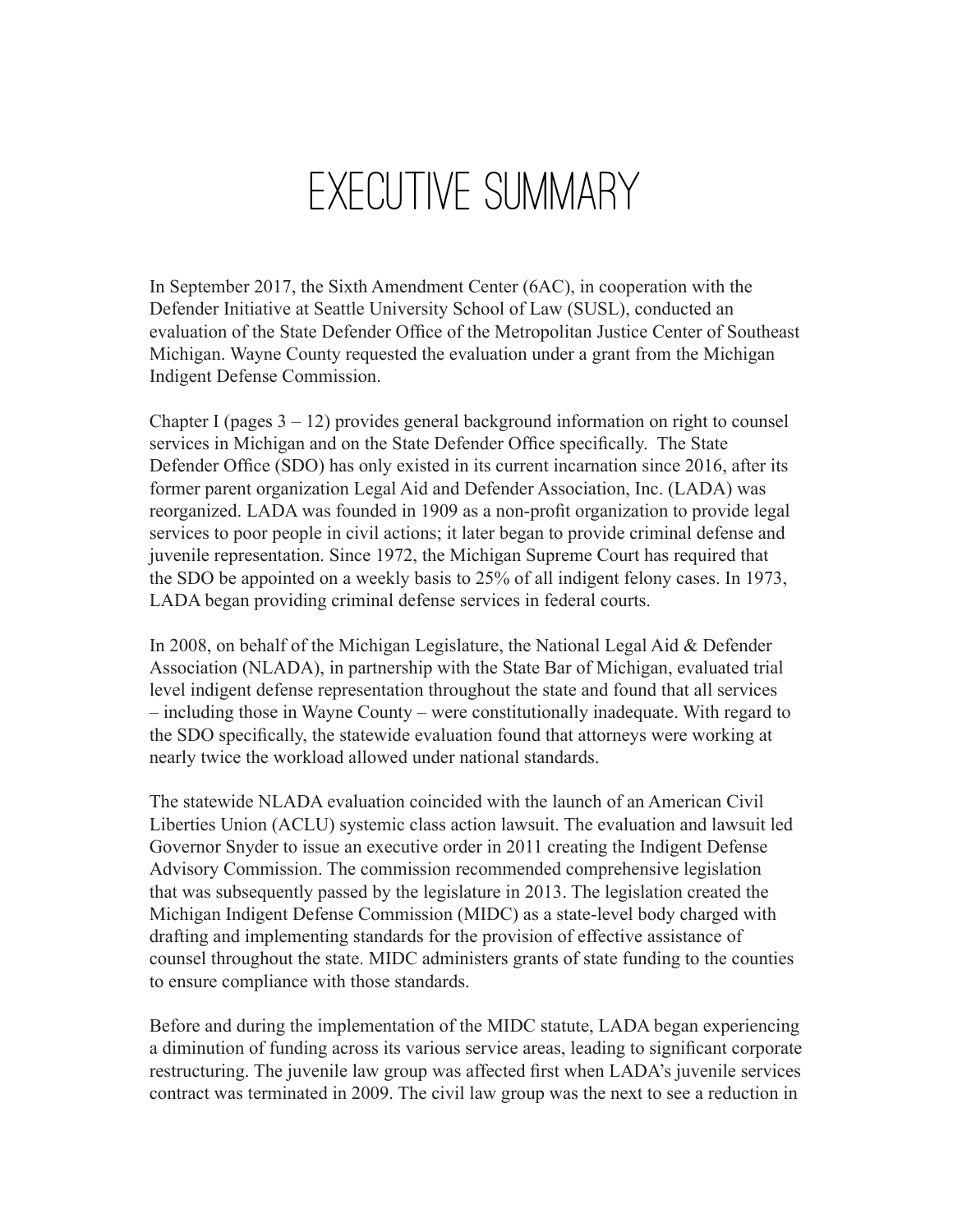funding when the federally funded Legal Services Corporation (LSC) notified LADA in late 2015 that it decided against continuing to award funding to LADA.

In light of its reduced funding, in December 2015 LADA restructured its organization into four non-profit organizations, with the changes taking effect on July 1, 2016. The Southeastern Michigan Administration Services Group (SEMASG) is organized as a parent organization that directs and provides administrative services to the other three subsidiary entities, including the Metropolitan Justice Center of Southeast Michigan (MJCSM). MJCSM operates two legal divisions: the Federal Defender Office, and the State Defender Office.

# **FINDING #1: The State Defender Office attorneys are unable to put each and every prosecution to the "crucible of meaningful adversarial testing," as is their ethical duty and constitutional obligation.**

Chapter II (pages  $13 - 28$ ) details the parameters of effective representation under U.S. Supreme Court case law and determines that the SDO fails to meet those thresholds, due primarily to underfunding. From October 2000 through August 2016, Wayne County paid the same flat rate of \$1,980,000 annually for the State Defender Office to handle one quarter of felony cases in the Third Judicial Circuit. Wayne County did not increase funding for indigent defense representation by the SDO even after the 2008 NLADA report concluded that indigent defense services in Wayne County, and specifically the representation provided by SDO attorneys, were constitutionally deficient.

To say that the SDO experienced flat funding, however, is a bit of a misnomer. Although Wayne County paid the same dollar amount each year, two factors caused the amount available to SDO for defending each case to decrease.

# **Overhead expenses increased**

In January 2007, LADA purchased for \$12,640,000 the office building at 613 Abbott Street that currently houses the reorganized non-profit organizations. LADA did not have the financial resources to purchase the building outright and took out a mortgage. After the elimination of LADA's juvenile division in 2009, each of the remaining three service divisions (civil, federal, and state) were allocated a separate floor of the building, so LADA divided up the monthly cost of the mortgage more or less evenly among them. Despite LADA's allocation to the SDO of a whole floor of 613 Abbott, the SDO did not need as large a space as the federal and civil divisions because they had significantly fewer staff than each of those other divisions at that time. After the loss of LSC funding in 2015, even more of the mortgage cost was shifted to the SDO.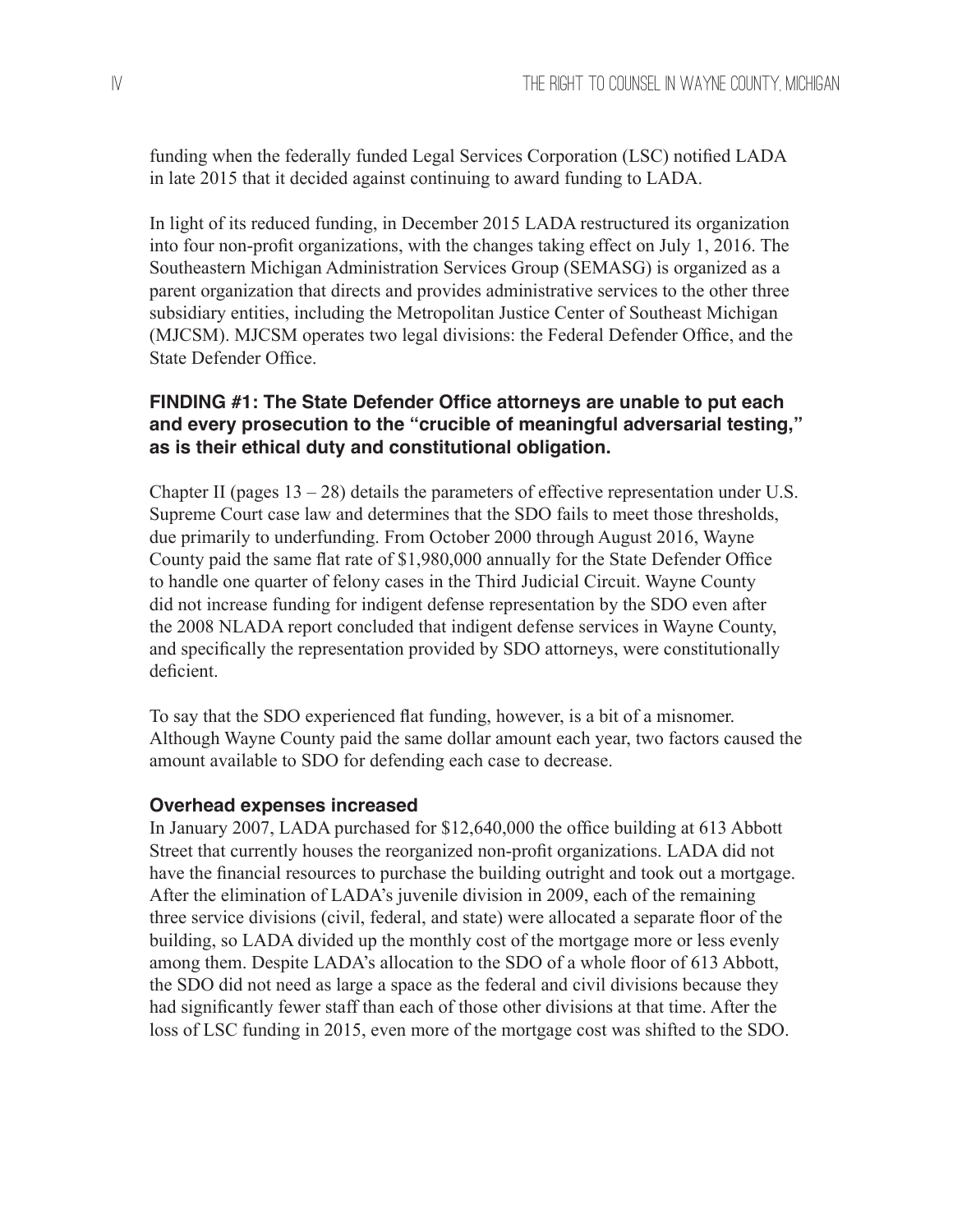Over the same period of time, the administrative costs attributed to the SDO by its parent organization also increased. Historically, LADA allocated its administrative costs to each of its service divisions based on the percentage of administrative time dedicated to each division. Around the time of the reorganization, the accounting procedures were changed to charge administrative costs proportionally based on numbers of staff in each of the resulting four non-profit organizations. After the loss of the civil division's LSC funding in 2015, the parent organization had little beyond the resources earned by the federal and state divisions with which to pay the administrative costs assessed by the parent organization. Of the \$1,980,000 that Wayne County paid SDO annually from October 2000 through July 2016, by 2016 the SDO's parent organization would allocate roughly \$756,244 to the overhead costs of office space and administrative services.

Then, in 2017, the Office of the General Counsel for the U.S. Courts disallowed any increased fees and informed the parent organization that the federal Defender Services Office would obtain its administrative services from elsewhere. Thus, as of September 2017, the SDO was shouldering the vast majority of administrative costs too.

#### **Workload increased**

As a lessening portion of the amount paid by Wayne County was available to the SDO for representing indigent felony defendants, the actual number of felony cases handled by the SDO attorneys each year was increasing. From the beginning of 2011 through the end of 2017, the Third Judicial Circuit's felony appointments to the SDO increased from 2,528 appointments per year to 3,469.

In August 2016, Wayne County and the parent organization entered into a new contract. In short, Wayne County began paying \$300,000 more per year for the SDO to also provide representation to indigents on the "welfare fraud" and "felony child nonsupport" dockets. However, SDO's parent organization did not use the new funding to hire additional SDO lawyers, as it expressly stated to Wayne County officials that it would do. Now, the same 16 SDO attorneys are doing even more work, with no additional support.

Although the SDO attorneys are increasingly asked to do more with less, they are poorly paid for their work. In the 17 year period from October 2000 through September 2017, only one salary increase occurred, circa 2003, raising starting level attorney salaries from \$28,000 to \$35,000 per year. Extremely low salaries have contributed to high turnover among the SDO attorneys, and some attorney positions have been left vacant.

# **FINDING #2: The State Defender Office attorneys are prevented from providing effective representation because they lack sufficient time, resources, and support staff to properly prepare cases.**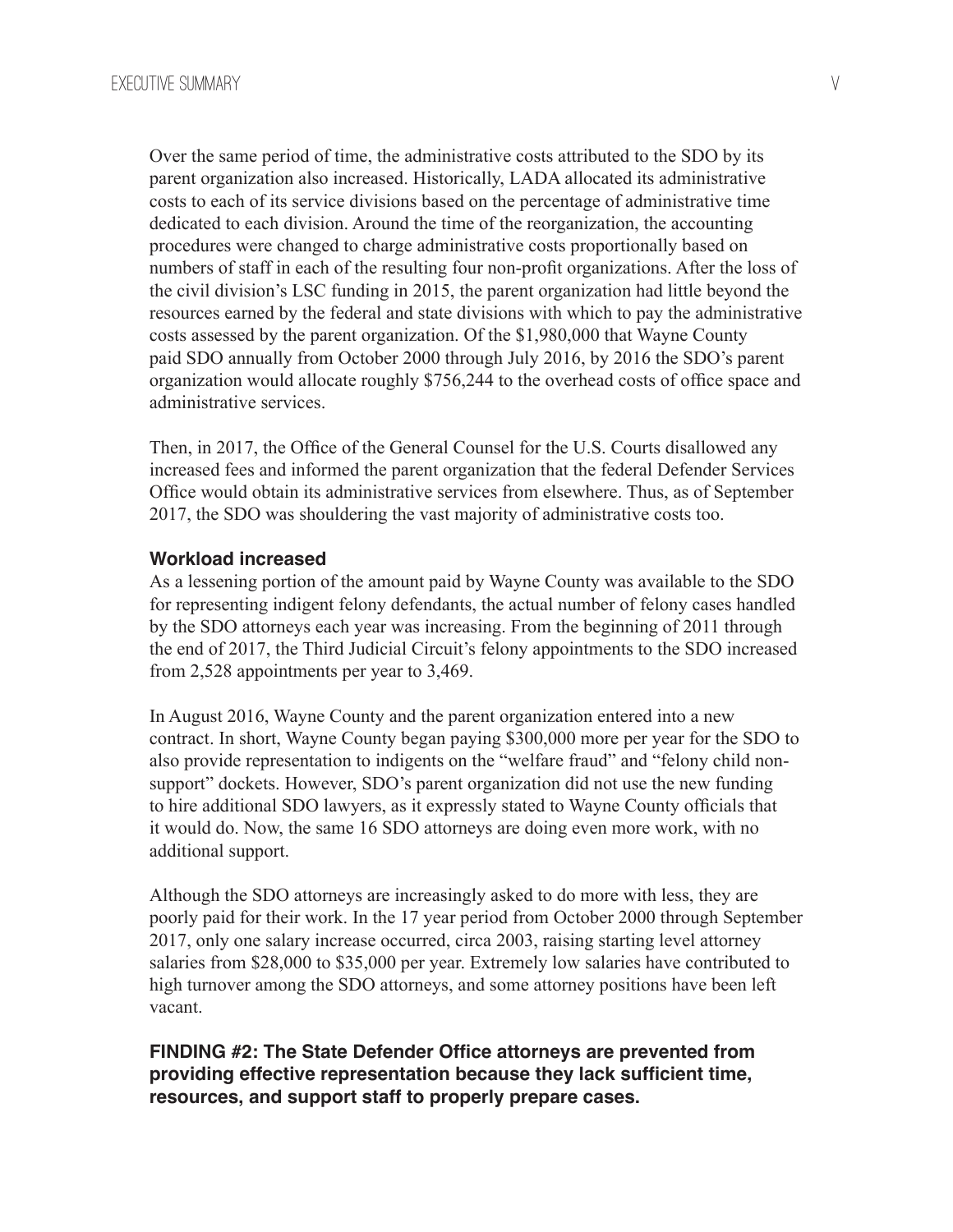Chapter III (pages  $29 - 48$ ) shows how the SDO attorneys lack sufficient time to provide effective representation. National standards, as summarized by the American Bar Association, agree that a defense lawyer's workload must be controlled to permit the rendering of quality representation. For example, national standards state that a lawyer handling felony cases should not be responsible for more than a total of 150 felony cases in a given year, and nothing else. In 2017, the SDO attorneys collectively handled 3,469 newly appointed cases, plus any cases appointed in previous years that had not concluded. The 16 SDO attorneys each had on average 217 new felony cases (or 145% of the national standard). And, the SDO does not have any social workers, investigators, paralegals, or interns on staff to aid the attorneys in conducting their work.

Moreover, the 16 SDO attorneys are contractually obliged to be in 29 different courtrooms on Monday through Thursday, and in 30 different courtrooms on Friday, for virtually the entire time those courts are in session. Five of these courtrooms are located between 20 and 30 minutes away from the SDO offices. The limited number of SDO attorneys, combined with the large number of courtrooms to be covered, means that the same attorney rarely ever represents an indigent defendant from appointment through disposition of the case – another violation of national standards.

The final Chapter IV (pages  $49 - 63$ ) sets out recommendations.

# **Recommendation #1: The State of Michigan must share the financial burden for providing felony representation in the Third Judicial Circuit.**

Providing the Sixth Amendment right to effective assistance of counsel is a state obligation under the due process clause of the Fourteenth Amendment. Although the U.S. Supreme Court has never directly considered whether it is unconstitutional for a state to delegate this responsibility to its counties and cities, if a state chooses to place this responsibility on its local governments, then the state must guarantee that the local governments are not only capable of providing adequate representation, but that they are in fact doing so. The State of Michigan has failed to ensure that Wayne County adequately funds felony representation. Although the state is to be commended for the comprehensive MIDC reforms, those reforms have yet to take root. The ultimate liability remains with the state.

This by no means lets Wayne County off the financial hook. Although the SDO's parent organizations share blame for rarely submitting requests for additional funding from 2001 through 2015, the NLADA report in 2008 stated that felony services were constitutionally inadequate. By the time the MIDC legislation was enacted, Wayne County officials had already flat funded the defender office for more than a decade, while its costs rose every single year. The MIDC legislation was designed to ensure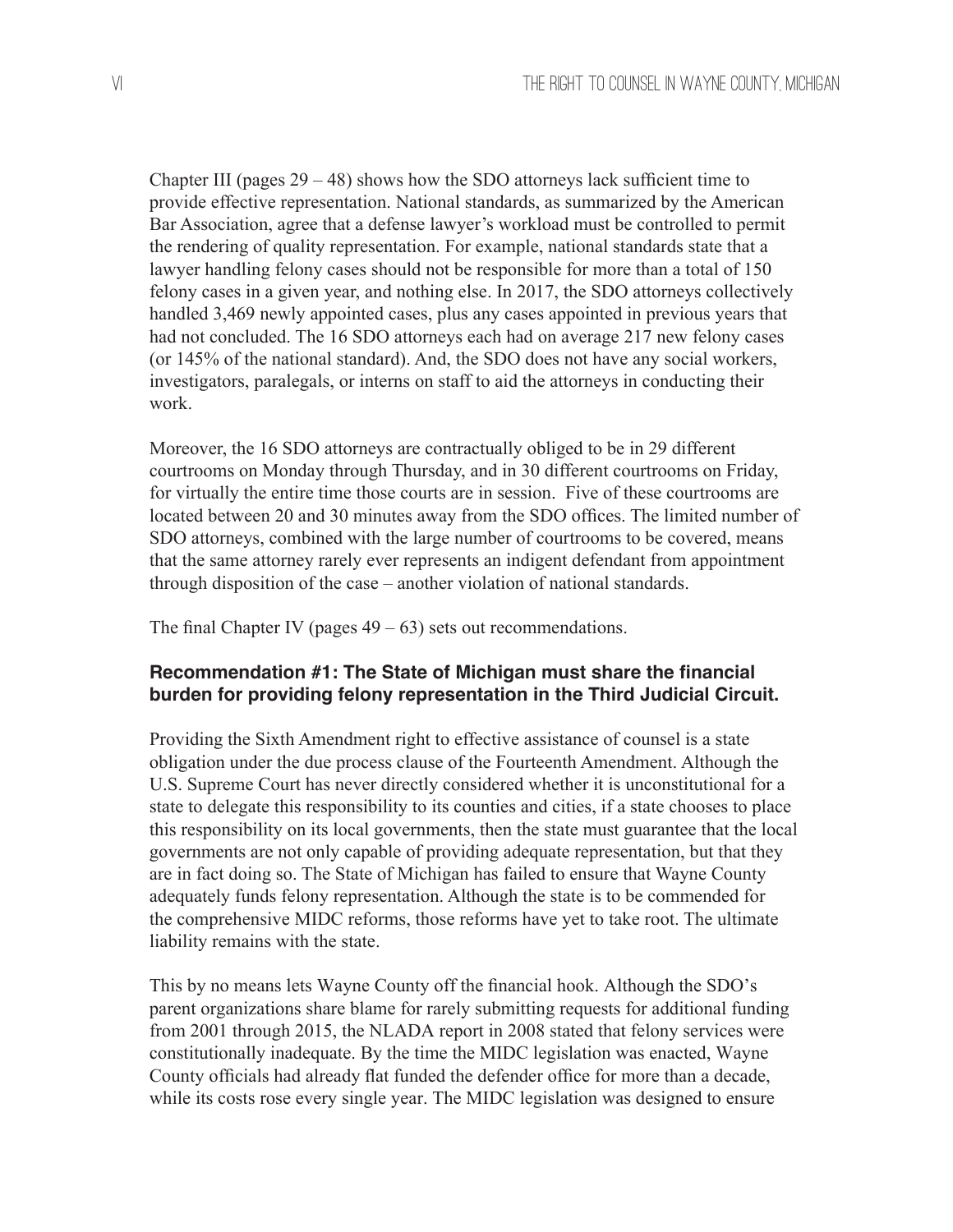that the state share the financial burden for indigent defense that the state is required to provide. Wayne County must continue to pay its local share amount, but the state must also recognize its responsibilities mandated by the legislation.

# **Recommendation #2: The Michigan Indigent Defense Commission and Wayne County should work together to determine the most effective service delivery model, in consultation with the Third Judicial Circuit Court.**

There is no single "cookie-cutter" delivery model that guarantees effective indigent defense services in every jurisdiction. Jurisdictions must tailor the systems they use to meet unique local demands. The Michigan Indigent Defense Commission and Wayne County have an opportunity to reimagine how services can most efficiently and effectively be delivered.

The private attorney roster system used in the Third Judicial Circuit and the district courts within Wayne County was not the subject of this evaluation. That system, though, was part of the 2008 NLADA report that found indigent representation in Wayne County to be constitutionally deficient and subject to undue judicial influence. MIDC and Wayne County presently have the opportunity to redesign the private attorney roster system, in addition to the public defender office component, to ensure independence of the entire defense function.

# **Recommendation #3: Sixth Amendment indigent defense services in Wayne County must be adequately funded to provide effective representation.**

Given the many decisions that state and county authorities must make about how Sixth Amendment representation will be provided to indigent people, it is not possible at this point to develop a definitive and comprehensive budget. To begin that conversation, however, a budget is recommended that assumes a reorganized State Defender Office, under contract with the state or county, will be appointed to 25% of felony cases.

#### **Attorneys**

National workload standards prescribe that attorneys should handle no more than 150 felonies in a single year. The SDO needs approximately 33 attorneys carrying a full caseload  $(5,000 \text{ cases}/150 \text{ per}$  attorney = 33.33 attorneys) to meet this standard. National standards require one supervising attorney for every 10 attorneys carrying a full caseload. Therefore, SDO needs three supervising attorneys, in addition to the chief defender. All national standards require that the indigent defense system provide attorneys with access to a "systematic and comprehensive" training program. Therefore, MIDC and Wayne County should require the SDO to have a full-time attorney designated to developing its own formalized training program for new hires.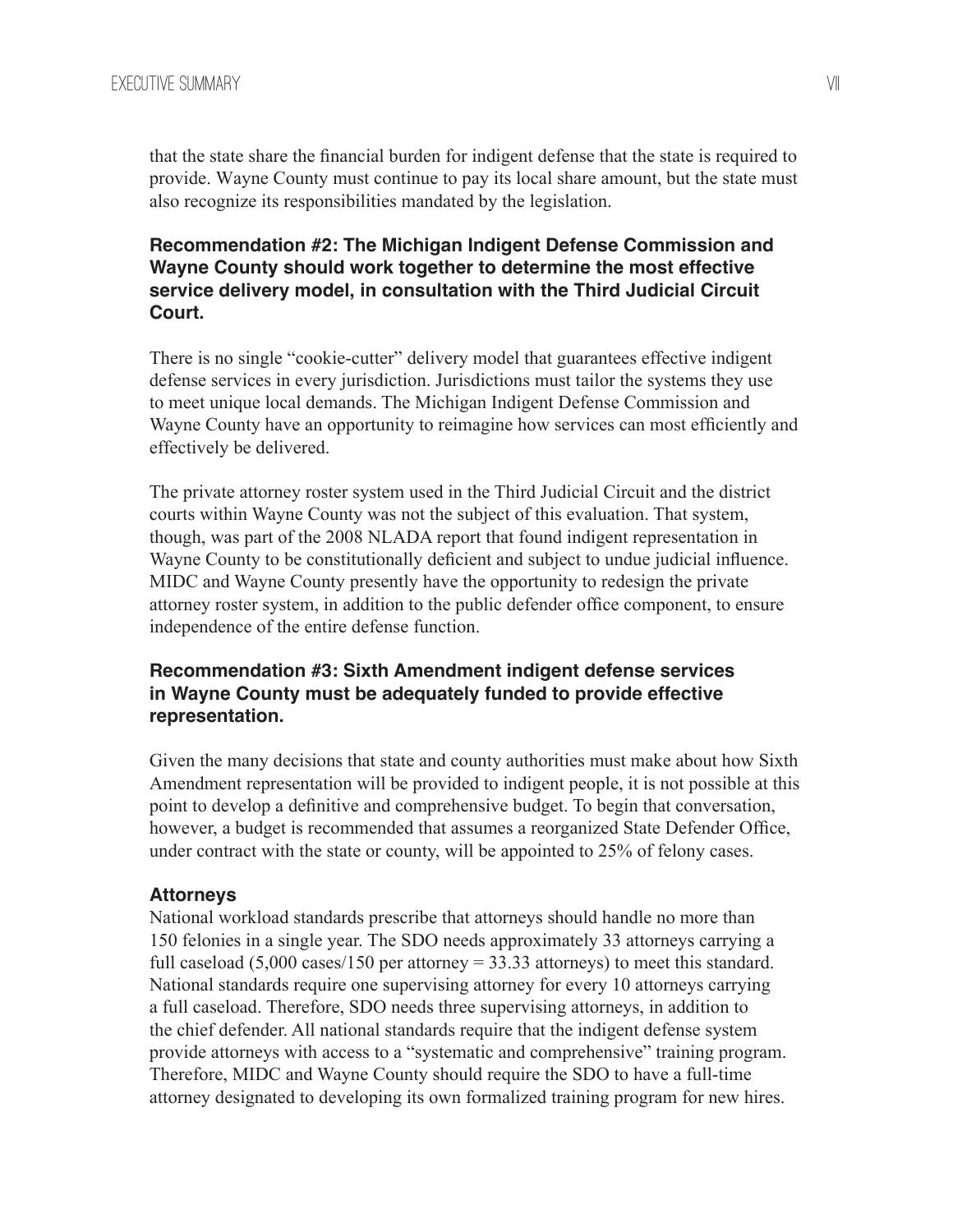In accord with MIDC's proposed Standard 8, supervisor and line attorney salaries are budgeted to compensate attorneys of varying experience levels within the range of salaries paid to Michigan assistant attorneys general. In total, attorney salary costs for all 38 attorneys are projected to be \$2,633,993.

### **Non-Attorneys**

National standards require one investigator and one social worker for every three staff attorneys. This means the public defense system needs 11 investigators and 11 social workers. Investigators and social worker salaries are projected to be \$456,750 each. National standards require one paralegal for every four staff attorneys. This means SDO needs eight paralegals. The same national standards require one legal secretary for every six attorneys, so SDO will require 5.5 such positions. Each are projected to earn \$28,000 per year. Total annual support staff salaries are projected at \$442,000.

The chief financial officer will oversee all financial planning, accounting, and budgeting operations and is projected to be paid \$70,000. An office manager is to be paid at \$58,000 per year to oversee clerical and data entry staff and to provide human resource support.

#### **Total Personnel Costs**

In total, projected annual salaries for all personnel is \$4,117,493. The recommended budget uses a fringe benefit rate of 33%, which is an approximate standard for a public law office. Fringe benefits are projected at \$1,358,772.69. The final personnel costs are therefore estimated at \$5,476,265.69.

#### **Expenses**

Office space projections use a rate of \$25 per square foot charged against 200 square feet per staff (for a total of \$5,000 per staff member). This results in an annual rent of \$375,000 (\$25/ft<sup>2</sup> x 200ft<sup>2</sup> x 75 staff). In total, annual overhead is projected to be \$835,383.

Of course, expanding the size of the SDO staff will require a one-time capital outlay. Capital costs to expand the office and upgrade existing equipment, including computers and cell phones for all staff, are estimated to be approximately \$228,300.

#### **Total Projected Budget**

The final annual budget (personnel, fringe, and overhead) is \$6,311,649 – approximately three times the SDO's current budget – plus one-time capital costs of \$228,300.